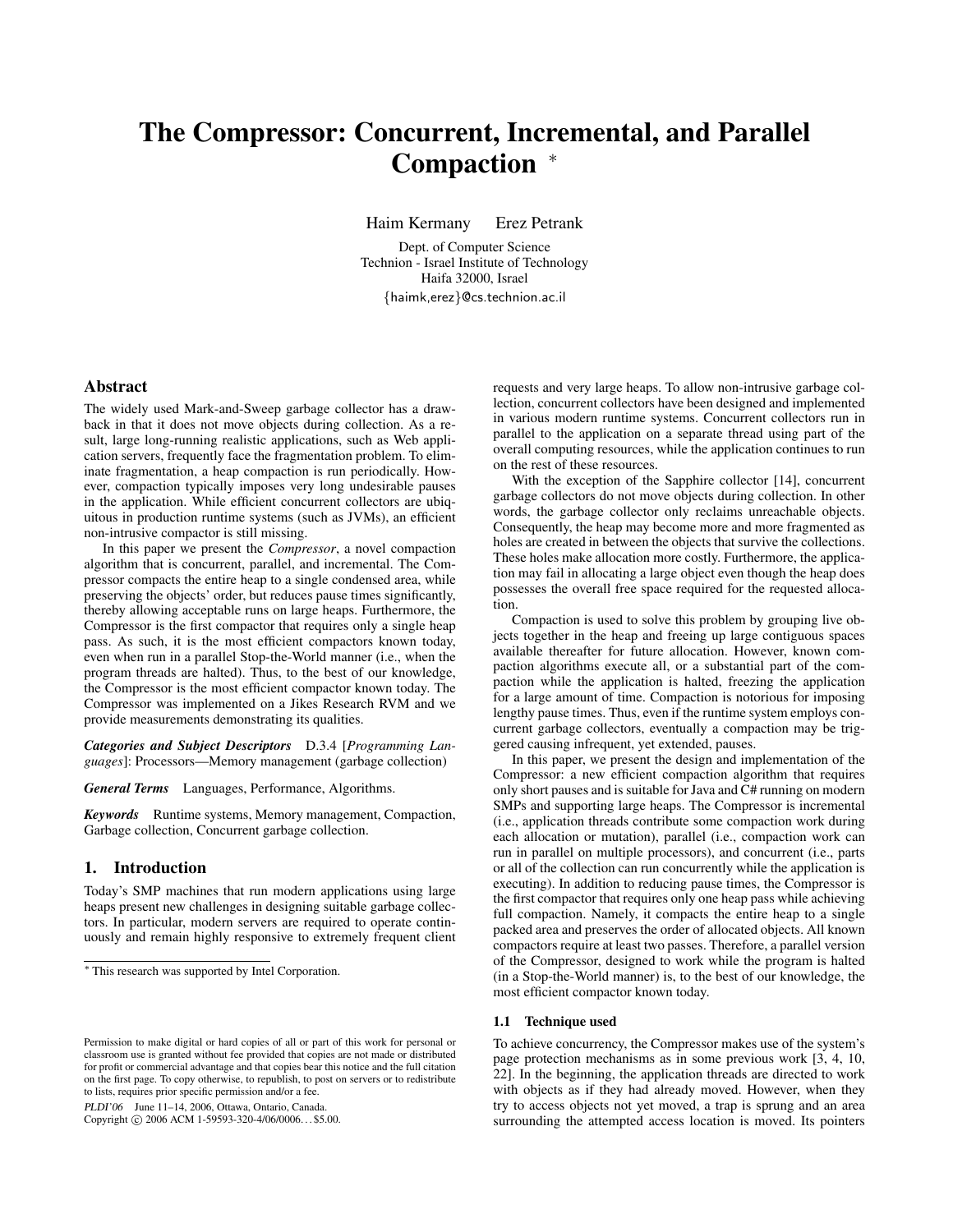are updated to point to the new locations of the objects' referents. More details appear in Section 2 below.

For a more detailed introduction to garbage collection and memory management, the reader is referred to the book by Jones [15].

## 1.2 Organization

An overview of the Compressor design is provided in Section 2. The design details are given in Section 3. The implementation is described in Section 4 and the measurements are presented in Section 5. Related work is discussed in Section 6 and we conclude in Section 7.

# 2. An overview of the Compressor design

We start with an overview of the compactor. A detailed description appears in Section 3 below. The Compressor does not actually compact the heap into itself. Instead, akin to a copying collector, it compacts the heap into a second space. Yet, unlike copying collectors, the Compressor preserves the order of objects in the heap and does not require the safeguarding of a large space for the collection. This desirable behavior is achieved through the use of (standard) virtual memory operations. The Compressor also satisfies the following useful property. After compacting a page (or several pages), it is able to return this page (or pages) to the operating system. Thus, during compaction the algorithm repeatedly allocates new virtual pages, but at the same time returns the same number of (or more) pages to the operating system.

The Compressor assumes as input a standard *markbit* vector that is typically output by any marking procedure. For example, the state-of-the-art On-the-Fly marking procedure presented by Azatchi et al. [5] can be used to produce a *markbit* vector on-thefly. This vector has one bit for each heap word,<sup>1</sup> and for each live object in the heap, the two bits representing the first and last words of the live object are set.

A small auxiliary *offset* table in the spirit of the IBM's compactor [1] is used to compute the relocation function. Namely, given an address of an object in the heap, this table can be used to compute the new address to which the object is moved. This table is first computed based on the *markbit* vector. This computation can be executed concurrently and without accessing the actual objects in the heap.

We start with the simpler, parallel version of the Compressor. In this version, several compaction threads may move and update pointers in parallel. Each Compressor thread finds a page that has not yet been moved. It moves the objects on this page to their new location according to the new addresses computed from the *offset* table. A new virtual page may be allocated at this point to accept the moved objects. Next, the thread traverses the objects it has moved and fixes their pointers using the *offset* table again. The pages from which the objects were moved can then be safely returned to the operating system. In practice, the size of an area handled by a thread may be (much) larger than a single page.

To obtain a concurrent compactor, we use traps to protect the virtual space into which the objects are moved. After computing the *offset* table concurrently, the above-mentioned virtual space is protected and the roots are updated to point to the target locations (using the *offset* table). Next, a concurrent thread moves the pages of the heap while the program threads provide some help via execution of traps. A program thread trying to access a not-yet-moved object springs the trap, which moves the object and its adjacent objects to their target location in order to fill a target page. The trap also updates the pointers of the moved objects.

Note that each page of the heap is touched only once by the Compressor, whether parallel or concurrent, which is what makes

it highly efficient. Typically, a stop-the-world garbage collector is more efficient than a concurrent one, but imposes longer pauses. However, the concurrent Compressor has an important virtue that makes it more efficient: it is cache conscious. The concurrent Compressor is cache conscious because a page is copied only when the objects on this page are needed by the program. Thus, the operation of the Compressor is highly coordinated with the operation of the program with respect to locality. We now provide the details of the algorithm.

# 3. The design details

The details of the algorithm are given in the sections below.

## 3.1 Nomenclature, data structures, and virtual memory operations

The Compressor uses two virtual address spaces, each of them of the same size as the heap. We call these spaces *virtual* since they are not always mapped to physical addresses. During each compaction objects will be moved from one virtual space (denoted *from-virtualspace*) to the other virtual space (denoted *to-virtual-space*) and their roles will change thereafter.

Four major data structures are used. First, the Compressor assumes a *markbit* vector that is output by the garbage collector's marking phase. This vector has one bit for each word in *fromvirtual-space*. Assuming objects are word aligned, this vector will hold set bits corresponding to the first and last words of each live object. Second, the Compressor employs an *offset* vector. We divide the heap (or actually the *from-virtual-space*) into blocks. The size of a block is a parameter that is typically set to 512 bytes. For each such block, there is an entry in the *offset* vector holding a pointer to the location in *to-virtual-space* to which the first object (that start) in the block is moved. Finally, we use two smaller tables, denoted the *first-object* vector and the *status-table*. The *first-object* vector has a pointer for each page P of *to-virtual-space* (typically a page size is 4096 bytes) referencing the location in *from-virtual-space* of the first object that is moved into Page  $P$  by the Compressor. The *status-table* has a state for each *to-virtual-space* page. The size of a state should be the minimum size that can be used with a cmp-andswap operation, typically a word or a byte. The *status-table* signifies for each *to-virtual-space* page whether it is UNHANDLED, i.e., has not been moved to yet, or BUSY, meaning that it is currently being moved to, or HANDLED, meaning that all its objects were already moved and their pointers updated.

The Compressor will use the following virtual memory services widely available on standard operating systems (we used Linux). These services and some of their usage are further described by Appel and Li [4].

Map: Map a virtual page to a physical page.

UnMap: Unmap a virtual page from its associated physical page.

- ProtN: Protect a range of virtual pages from read and write access.
- UnProt: Remove the protection from a virtual page.
- TRAP: Perform a specified routine upon access to a protected virtual page.
- DoubleMap: Map one physical page to two different virtual pages.<sup>2</sup>

The double mapping in the above last item is used when working with a protected page during trap handling. While the page remains protected from access by the program threads, the Compressor

<sup>&</sup>lt;sup>1</sup> Assuming objects are word-aligned.

<sup>2</sup> This service is actually implemented using the Linux system calls shmget() and shmat().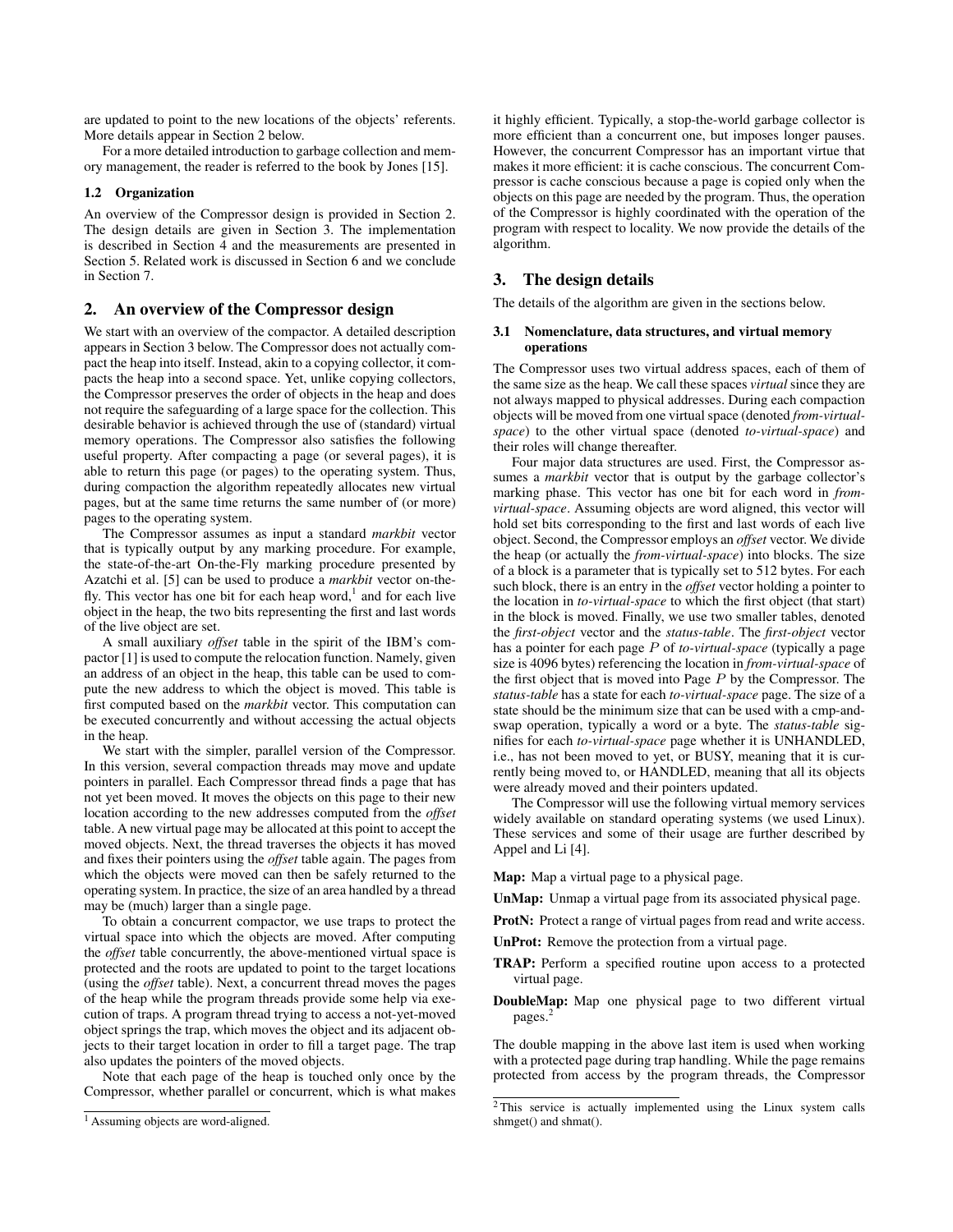

Figure 1. Get-New-Address() Procedure

will touch objects on it by using a second virtual view that is not protected.

### 3.2 The parallel stop-the-world Compressor

We start by describing the details of the simpler parallel compactor. The more involved Compressor, which is also incremental and concurrent, is described later in Section 3.3.

The Compressor starts by computing the addresses to which objects move, recording this information succinctly. The order of objects in *from-virtual-space* is preserved during the move to *tovirtual-space*. Thus, the new address of an object O is the bottom address of *to-virtual-space* plus the total accumulated size of the live objects residing there before the object O from *from-virtualspace* arrived. We note that the *markbit* vector has the required information to compute the new address for each object, and so a heap pass is not necessary at this stage. In order to facilitate fast computation of a new address for a given object, the Compressor prepares helpful information in the *offset* vector. Using a single pass over the *markbit* vector, the Compressor computes, for each block B, the sum of live space before it, and stores this number in the *offset* vector. This is exactly the location in *to-virtual-space* into which the first live object in the block  $B$  is moved.

A second computation executed during the same pass over the *markbit* vector is one that finds, for each *to-virtual-space* page P, the *from-virtual-space* location of the first object that moves into P during the compaction. This information is obtained in the same (single) pass over the *markbit* vector and is stored in the *first-object* vector.

We stress that the use of a forwarding pointer is avoided and this process does not access the actual objects in the heap. Only the small *offset* and *markbit* vectors are touched. The pseudocode for using the *offset* vector to translate an old address into a new one (i.e., determine the address to which a given object should be moved) appears in Figure 1. This procedure first assumes a macro Get-Block-Number that returns the block number of a given address (using a shift and a subtraction), a second macro Get-Block-Address computing the beginning address of the block that contains a given address (by zeroing the address' least bits), and a final macro Total-Live-Data, which computes the size of live space in the given block between its beginning and the given address. This macro uses the *markbit* vector to obtain the required information.

Figure 2 depicts an example of how the updated new address of a *from-virtual-space* object is computed. In this example the base address of *from-virtual-space* is 1000. The block size is 100 bytes. Objects 2 and 4 are 50 bytes each, object 6 is 75 bytes and the other objects are 25 bytes each. The *markbit* vector has a bit set for the beginning and end of each object. For every block B, the entry at the *offset* vector of B amounts to the total size of the live objects until B. To get the new address of object 8, whose old address is 1575, we first obtain the block number (block number 5, start counting from 0) by rounding down the value of (1575 - 1000)/100. The address of the block is calculated by zeroing the least two digits of 1575 to 1500. Using the *markbit* vector, we calculate the total



Figure 2. An example: Getting the new address of an object.

|       | Procedure Handle-Move-To-Page(pageNumber: int) |  |  |  |  |
|-------|------------------------------------------------|--|--|--|--|
| begin |                                                |  |  |  |  |
| 1.    | $pageAddress := Get-Page-Address(pageNumber)$  |  |  |  |  |
| 2.    | map(pageAddress,PAGE-SIZE)                     |  |  |  |  |
| 3.    | $F := \frac{first-object[pageNumber]}{F}$      |  |  |  |  |
| 4.    | $L := first-object(pageNumber+1)$              |  |  |  |  |
| 5.    | $Q = F$                                        |  |  |  |  |
| 6.    | to := Get-New-Address(O)                       |  |  |  |  |
| 7.    | while $Q < L$ do                               |  |  |  |  |
| 8.    | $Fix$ -References $(O)$                        |  |  |  |  |
| 9.    | Copy(O, to)                                    |  |  |  |  |
| 10.   | $to := to + size-of(O)$                        |  |  |  |  |
| 11.   | $Q := \text{Get-Next-Object}(Q)$               |  |  |  |  |
| 12.   | unmap $(F, L - F)$                             |  |  |  |  |
| end   |                                                |  |  |  |  |
|       |                                                |  |  |  |  |

Figure 3. Handle-Move-To-Page() Procedure

size of live objects inside the block, i.e., from 1500 to 1575. This amounts to the size of object number 7, which is 25 bytes. These 25 bytes are added to the entry of the block at the *offset* vector which is 275 bytes and we get that the total data until object 8 becomes 300. To get the new address of the object we add this 300 to the bottom address of *to-virtual-space*.

After completing the preparation of the *offset* vector and the *first-object* vector, the actual compaction may begin. Objects are moved page by page according to the target pages at *to-virtualspace*, and their pointers are immediately updated to point to the new locations. These two vectors provide all the information required for the move after which the pointers are conveniently updated.

The compaction itself starts by updating the roots. The job of moving and fixing the rest of the objects is partitioned into tasks. Each task is associated with one or more *to-virtual-space* pages and consists of moving objects into the associated *to-virtual-space* pages and updating the pointers of the moved objects to point to the new locations of their referents. Note that the objects in a task are determined by the target location in *to-virtual-space* and not by the original location. Each compaction thread undertakes a task upon itself via synchronization with the other Compressor threads. Compaction tasks can be executed in parallel with no synchronization. To move objects into a given *to-virtual-space* page P, the Compressor starts by mapping a new physical page to the *to-virtualspace* page P. The objects are then moved starting at the first object specified by the *first-object* vector for Page P. The first location is computed using the *offset* vector and the rest of the objects follow thereafter. Then, their references are updated using the *offset* vector. Finally, the virtual pages in *from-virtual-space* whose objects were moved are unmapped.<sup>3</sup> Using this technique, alternating pages are

<sup>3</sup> In order to determine whether a *from-virtual-space* page can be unmapped, the Compressor needs to know that all the data in the *from-virtual-space* page has been copied already. This can be determined by checking the *status-table* entries of the *to-virtual-space* pages residing just before and/or after the said page.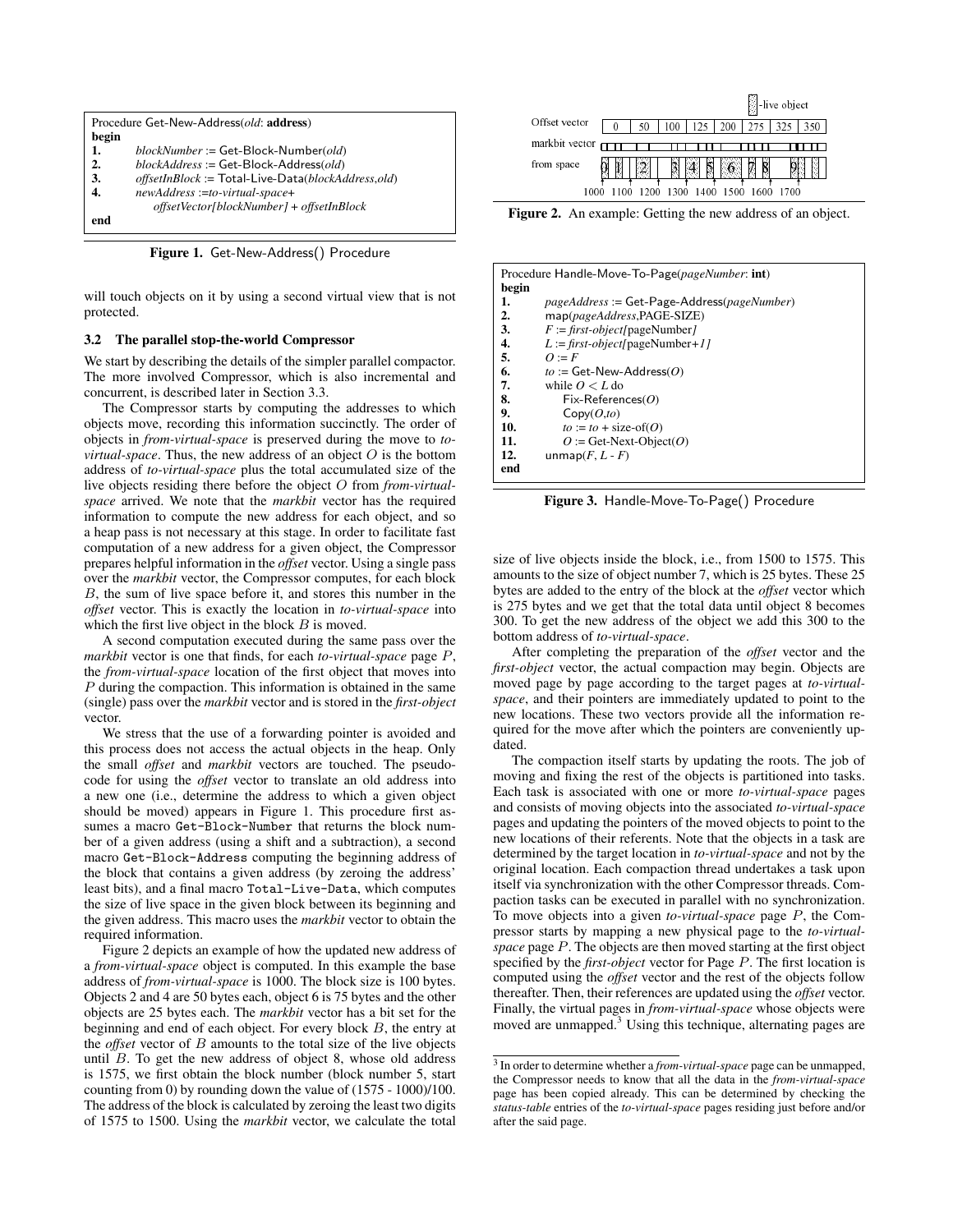|       | Procedure Parallel-Compact                      |  |  |  |  |
|-------|-------------------------------------------------|--|--|--|--|
| begin |                                                 |  |  |  |  |
| 1.    | stop-Program-Threads                            |  |  |  |  |
| 2.    | Calculate-Offset-Vector-and-First-Object-Vector |  |  |  |  |
| 3.    | for every root $r$ do                           |  |  |  |  |
| 4.    | $r := \mathsf{Get-New-Address}(r)$              |  |  |  |  |
| 5.    | Spawn compacting threads to perform:            |  |  |  |  |
| 6.    | $P := Get-Next-Unhandeled-Page$                 |  |  |  |  |
| 7.    | while $P := \text{NULL}$ do                     |  |  |  |  |
| 8.    | Handle-Move-To-Page( $P$ )                      |  |  |  |  |
| 9.    | $P := Get-Next-Unhandeled-Page$                 |  |  |  |  |
| 10.   | If all threads done then Resume-Mutators        |  |  |  |  |
| end   |                                                 |  |  |  |  |

Figure 4. Parallel-Compact() Procedure

mapped and unmapped, ensuring that no physical memory overhead is required for the compaction.<sup>4</sup>

The pseudo-code for handling a *to-virtual-space* page appears in Figure 3. The code uses the Fix-Reference(O) procedure that finds the pointers in object  $O$  and replaces them with the new locations of the referents using the Get-NewAddress procedure described above. The Get-Next-Object(O) procedure finds the next live object after O using the *markbit* vector.

A delicate point that should be addressed is the handling of objects that begin on one *to-virtual-space* page and end on another. For the parallel algorithm we may arbitrarily decide that an object is associated with the *to-virtual-space* page on which it begins and work with this assumption. We will need a more involved treatment for the concurrent collector which is handled in Section 3.3 below.

The pseudo-code for the parallel Compressor appears in Figure 4. All program threads are halted and the two vectors are computed. Since this operation is fast, we did not bother parallelizing it, although such parallelization can be done using simple tricks. Parallelization of the main work is straightforward. We use several compaction threads, one for each available processor, and let each obtain a task and execute it. The pseudo-code equates a task with a single page, but, of course, a task may consist of several pages needing to be fixed. The Get-Next-Unhandled-Page procedure dispatches tasks to the compaction thread in a synchronized manner. The standard trade-off between balancing the work and minimizing synchronization needs to be fine-tuned here: larger tasks mean less synchronization during dispatching but also less work balance, and vice versa.

An important property of this algorithm is that it requires only one heap pass. Previous algorithms required (at least) two heap passes for the compaction. Typically, one pass was used to move the object and another pass was used to adjust the references so that they point to the new locations. The pre-computation of the *offset* vector gives the algorithm its main efficiency advantage. Both the move and the pointer updates can be executed during the same heap pass. This simple idea has never been used before. Note that this idea may also be used with other earlier collectors such as IBM's compactor [1].

#### 3.3 A concurrent, incremental, and parallel compactor

In this section, we note that most of the parallel compaction can be run incrementally by the program threads. Depending on the availability of idle processor time, low priority background threads can also execute some compaction work.

The two major steps of the compaction algorithm described above can be executed while the application is running. First, it is possible to compute the *offset* vector and the *first-object* vector concurrently with the running threads. Second, using some modifications, we can also move pages and update pointers concurrently with the program run. The program threads need to be stopped only to fix the roots.

Since fixing the roots requires the information in the *offset* vector, we must compute it before stopping the program threads. Thus, the first phase still consists of computing the *offset* and the *firstobject* vectors which is done incrementally. Each program thread contributes some computation when allocating a new object. The first problem that arises here is that new objects may be allocated to holes in the heap between live objects. Such allocations interfere with the computation of the *offset* vector, as they change the values that should be output.

In order to prevent interference of newly allocated objects during this computation, new objects are allocated to *to-virtual-space*. Thus, they will not be moved in later stages. However, such objects cannot be completely ignored. Their pointers point to the objects' original locations and we must now update them to point to the objects' new locations. We denote the pages in *to-virtual-space* containing newly created objects as *require-update* pages.

After calculating the *offset* and the *first-object* vectors concurrently, we move on to protecting all the virtual *to-virtual-space* pages. Note that the program threads are not using this virtual space at this time, and therefore, the protection of these pages can be set concurrently while the program is running and using the *fromvirtual-space*. We then stop the program threads. While the program threads are halted, we update the roots to point to their referents' new locations and we protect the *require-update* pages. Observe that we cannot protect the *require-update* pages concurrently with the program run, because the program threads are using these pages. At this point the program threads are resumed.

From this point and on, the program threads will never access the *from-virtual-space*. The roots only reference addresses in *to-virtual-space*, which is protected, and therefore, traps are bound to be triggered soon thereafter. When a program thread accesses a *to-virtual-space* location and gets trapped, the trap routine moves the appropriate objects from *from-virtual-space* into the *to-virtual-space* page on which the trap was sprung. The parallel algorithm was designed for moving objects according to their target *to-virtual-space* pages. Therefore, the trap operation is readily available to us. However, we must distinguish two cases. Traps on *require-update* pages do not move objects, but only update references. Traps on the rest of the *to-virtual-space* pages move the objects and update references as before. After handling a *to-virtualspace* page, we can unprotect it and the program threads can go on working with unprotected pages. Our invariant of letting the program threads access only pointers in *to-virtual-space* holds since these pointers, which the program can read, are already updated and point to *to-virtual-space* only.

While executing the trap, the program threads use the DoubleMap virtual memory primitive in order to access the protected page. A second virtual page is mapped to the same physical page but is not protected and may be used by the trap code to read and write to the protected *to-virtual-space* page. Other program threads that try to access the same *to-virtual-space* page while it is being handled by a trap, will still be trapped. These threads will wait (and yield the processor) until the first trap finishes and the protection of the page is lifted.

To coordinate the handling of pages, the Compressor threads use an additional structure denoted the *status-table*. The *status-*

<sup>4</sup> We address the situation of worst case behavior in Section 4.1. In that case, the trap routine ensure that pages are unmapped when a worst case scenario is detected.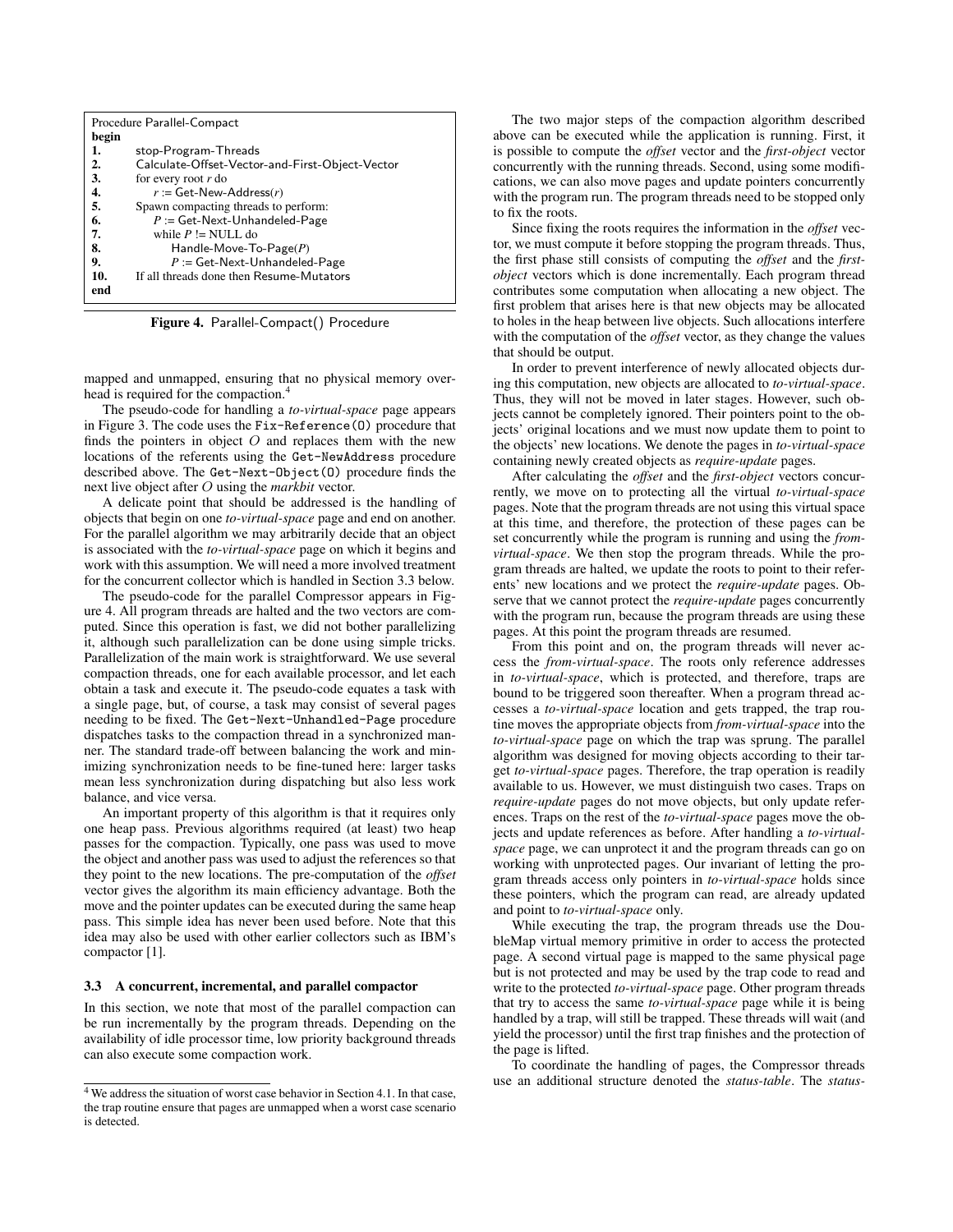|          | Procedure $T$ rap-Routine $(A;$ address)                           |  |  |  |  |  |
|----------|--------------------------------------------------------------------|--|--|--|--|--|
| begin    |                                                                    |  |  |  |  |  |
| 1.       | $P := \mathsf{Get}\text{-}\mathsf{Page}\text{-}\mathsf{Number}(A)$ |  |  |  |  |  |
| 2.       | $oldStatus :=$                                                     |  |  |  |  |  |
|          | cmp-and-swap(status-table[P],UNHANDLED,BUSY)                       |  |  |  |  |  |
| 3.       | if <i>oldStatus</i> = UNHANDLED then                               |  |  |  |  |  |
| 4.<br>5. | if $P$ is a <i>require-update</i> page then                        |  |  |  |  |  |
|          | $Fix-Page(P)$                                                      |  |  |  |  |  |
| 6.       | else //P is a standard to-virtual-space page                       |  |  |  |  |  |
| 7.       | Move-To-Virtual-Page( $P$ )                                        |  |  |  |  |  |
| 8.       | unprotect $(P)$                                                    |  |  |  |  |  |
| 9.       | set(statusTable[P],HANDLED)                                        |  |  |  |  |  |
| 10.      | elseif $oldStatus = BUSY$ then                                     |  |  |  |  |  |
| 11.      | while test(statusTable[ $P$ ]) != HANDLED do                       |  |  |  |  |  |
| 12.      | wait// yield processor.                                            |  |  |  |  |  |
| end      |                                                                    |  |  |  |  |  |

Figure 5. Trap-Routine() Procedure



Figure 6. An example: The execution of a trap.

*table* contains a byte (or word) for each *to-virtual-space* page.<sup>5</sup> The status of all *to-virtual-space* pages is initialized to UNHANDLED. In the beginning of the trap routine, the trap tries to modify the status of the page from UNHANDLED to BUSY using a cmp-andswap operation. If the status is modified successfully, then the trap handles the page and eventually changes the status to HANDLED using the atomic write. If the cmp-and-swap operation fails, then another mutator is already handling the page and the trap routine just waits until the status of the page is changed by the other thread into HANDLED.

Allocations that occur concurrently with the run of the Compressor are handled as follows. All allocations performed after the mark phase is completed are put in the *require-update* pages, as discussed above. Once the roots are updated, newly created objects do not require pointer updates. From this point and on, we allocate objects in *to-virtual-space* pages that are marked HANDLED. These pages are not protected and are not touched further by the Compressor.

Let us refer again to the delicate issue of objects that stretch along more than one *to-virtual-space* page. In order to remove the protection of a *to-virtual-space* page, we must copy all the data that belongs to this page, even if this data does not consist of complete objects. Indeed, we copy the end of the object that starts on the previous page and the beginning of an object that ends on the next page. To save physical pages (and involved management), we chose not to copy the other parts of these objects, and thus, we do not

|       | Procedure Concurrent-Compact                             |  |  |  |  |
|-------|----------------------------------------------------------|--|--|--|--|
| begin |                                                          |  |  |  |  |
| 1.    | Execute the following incrementally and/or concurrently  |  |  |  |  |
| 2.    | Calculate-Offset-Vector                                  |  |  |  |  |
| 3.    | protect to-virtual-space pages                           |  |  |  |  |
| 4.    | stop-Mutators                                            |  |  |  |  |
| 5.    | protect require-update pages                             |  |  |  |  |
| 6.    | for every root $r$ do                                    |  |  |  |  |
| 7.    | $r := \mathsf{Get-New-Address}(r)$                       |  |  |  |  |
| 8.    | Resume-Mutators                                          |  |  |  |  |
| 9.    | // Now traps occur on accessed protected pages.          |  |  |  |  |
| 10.   | If an idle processor is available, execute concurrently: |  |  |  |  |
| 11.   | $P := \mathsf{Get-Next\text{-}Unhanded\text{-}Page}$     |  |  |  |  |
| 12.   | while $P := \text{NULL}$ do                              |  |  |  |  |
| 13.   | Handle-Move-To-Page( $P$ )                               |  |  |  |  |
| 14.   | $P := Get-Next-Unhandeled-Page$                          |  |  |  |  |
| end   |                                                          |  |  |  |  |

Figure 7. Concurrent-Compact() Procedure

need to map the adjacent pages until they need to be copied in their entirety.

The code of the trap routine appears in Figure 5. The cmp-andswap routine atomically compares the contents of a memory location (the first parameter) to a given value (the second parameter) and, if they are the same, modifies the contents of this memory location to a given new value (the third parameter). It returns the value that existed in the memory location before the operation. In our case, if the returned value is UNHANDLED, then the trap becomes the mover of this page. Otherwise, it executes wait until the other thread handling this page marks it HANDLED.

Figure 6 illustrates the course of a single trap (for simplicity, the first one.) In the example, ten live objects reside in the *fromvirtual-space* marked 0 to 9. Objects 0 to 3 should move to the first *to-virtual-space* page, objects 4 to 7 should move to the second *to-virtual-space* page and the objects 8 and 9 should move to the third *to-virtual-space* page. The state of the heap before the trap is depicted in the upper part (State A). Since only three *to-virtualspace* pages will be used, only these three pages are protected. At Stage A no object has been moved yet, but the root has already been fixed and is pointing to the new location of Object 6. When the application tries to touch Object 6, a trap is triggered, invoking the trap routine that moves and fixes the references of all the objects that move to the second *to-virtual-space* page, i.e., objects 4 to 7. Object 4 has a reference to Object 2 and it now points to the new location of Object 2. After moving and fixing the objects (State B), the trap routine unprotects the second *to-virtual-space* page and unmaps the appropriate pages in *from-virtual-space* (State C). Note that at the end of the trap Object 8 (in *from-virtual-space*) is still pointing to the old address of Object 7 despite the fact that Object 7 already moved. This pointer will be updated when Object 8 moves.

The overall operation of the concurrent compaction appears in Figure 7. First, the auxiliary vectors are computed and pages are protected incrementally. Each thread contributes a bit to this computation when it allocates. Furthermore, if an idle processor exists, a concurrent low-priority thread is spawned and it helps in finishing this computation more rapidly. Next, while the program threads are halted, the *require-update* pages are protected and the roots get updated. Then, program threads are resumed and the moving of objects and updating of pointers are carried out incrementally by traps that occur on protected pages. Again, if an idle processor is available, it is used to aid the program threads and finish the compaction more rapidly.

<sup>5</sup> The size of a *status-table* entry is the minimum entity on which we can invoke a cmp-and-swap synchronization operation.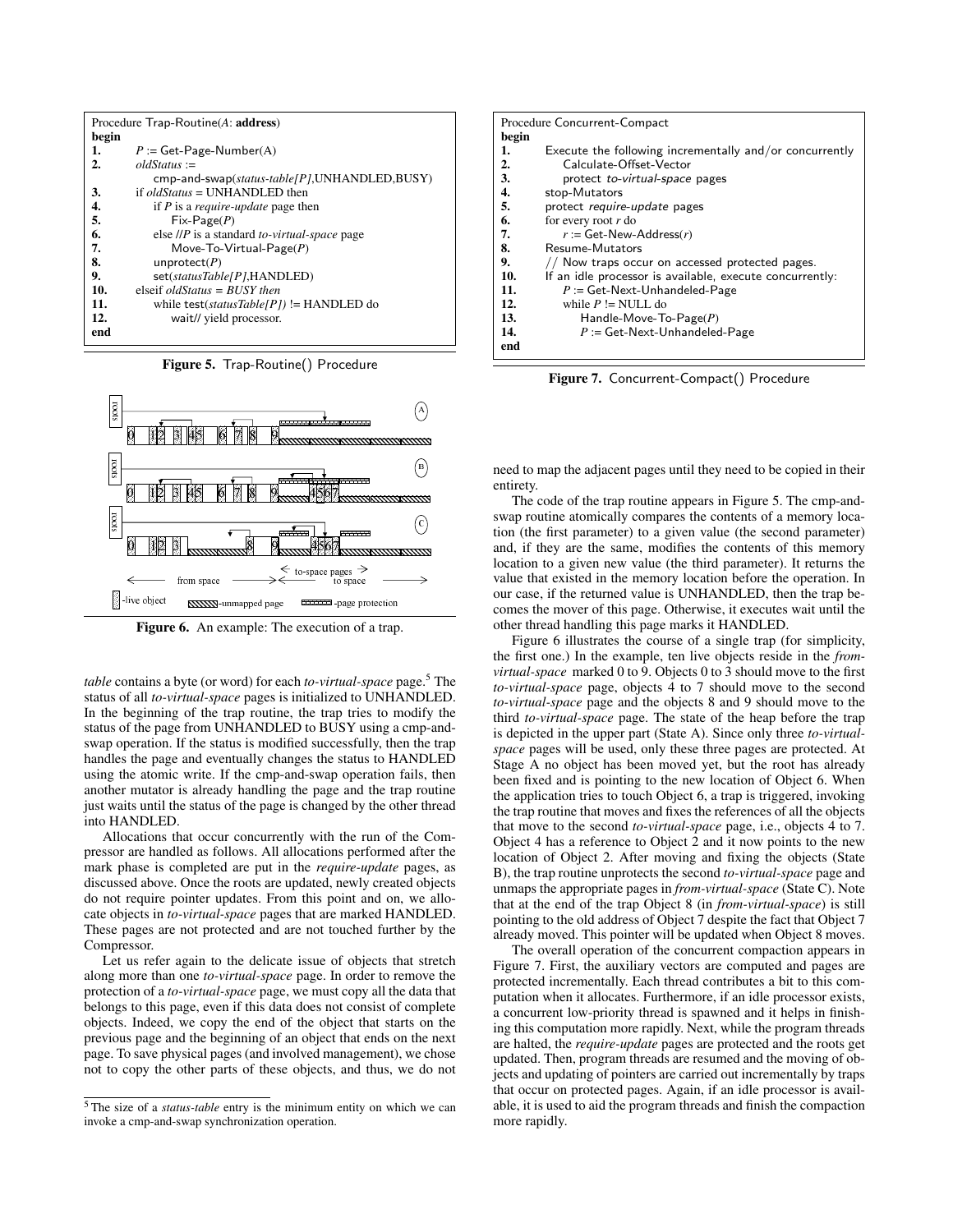#### 3.4 Special treatment of dense blocks

In some (rather frequent) cases, the objects inside a block are already dense. This usually happens to blocks of older objects that were compacted earlier and remained reachable or blocks that contain only one object. Recall that a typical block size is 512 bytes. For objects in such blocks, the computation of the new address is simpler. It is enough to add a single number  $\Delta$  to the address of each of these objects to obtain its new location. When such a case is identified (during the preparation of the *offset* vector), the value of ∆ is put in the *offset* vector for this block. To identify this special case, the least significant bit of the stored value is set. This method turned out to be highly effective in improving the efficiency of the Compressor. A naive version of this method was proposed in [1], where they either treated all blocks as condensed (and obtained a compacted heap that is not fully compacted) or they did not use this method at all. Another collector that made use of dense areas is the  $MC^2$  collector [24]. This collector divides the heap into windows and avoids copying objects in windows with high density. The windows employed by  $MC^2$  are typically much larger than the Compressor's blocks. Thus, while the  $MC<sup>2</sup>$  collector looks for mostly-dense windows, the Compressor may expect to find a large number of perfectly dense blocks.

#### 3.5 More Improvements

Some improvements were added to the basic algorithm to enhance its performance. We list these improvements here.

*Moving more than one page* When a trap occurs, it imposes some overhead. Thus, it makes sense to move more than one page in each trap. We typically moved eight pages per trap. This optimization also reduces the space overhead of the *status-table* and the *first-object* table.

*Double mapping to-virtual-space in the beginning* The trap routine needs to touch a protected page without lifting the protection. Thus, a second virtual mapping of the heap is required, which is not protected and is available for use by the trap routine. To reduce the trap time, we DoubleMap the entire *to-virtual-space* to a third virtual space when compaction begins. Of course, this mapping can be run concurrently with the program run.

## 4. An Implementation for Java

We implemented our algorithm on a Jikes RVM [2], a Java virtual machine, using the Fast-Adaptive compiler of version 2.3.4 upon Linux Red-Hat 7.2. The entire system, including the collector itself, is written in Java (extended with unsafe primitives available only to the Java Virtual Machine implementation to access raw memory).

To mark the live objects before the compaction, we used the Jikes provided mark-and-sweep algorithm with some modifications. First, we modified the segregated-fit allocation scheme to use allocation-caches instead. This was done in order to be able to slide the objects down the heap without worrying about their sizes. Second, we modified the collector to switch the sweep phase with our compaction algorithm when compaction is triggered. Note that the Jikes mark-and-sweep collector is a parallel stop-the-world collector, but a concurrent collector (which does not currently exist in Jikes) could be equally used.

#### 4.1 Space overhead

In our implementation we chose a block size of 512 bytes, and moved eight pages per trap. With this choice, the space overhead for the *offset* vector consists of a single word for each 512 heap bytes, i.e. 1/128. The *first-object* and the *status-table* table require a word per page, contributing an overhead of 2 ∗ 1/1024 of the heap, which is negligible.

The *markbit* vector is a data structure that is attributed to the garbage collector, but requires another 1/32 of the heap. If an 8 byte alignment is employed by the JVM (such as the IBM JVM), then half the overhead is required for the *markbit* vector.

More space overhead that should be considered is the physical space required during the alternation of mapping *to-virtual-space* pages and unmapping *from-virtual-space* pages during the compaction. Note that if the *from-virtual-space* objects that are moved into the *to-virtual-space* are spread among only two pages and these pages contains more live objects that have not yet been copied, then no pages will be unmapped. Such occurrences add to the space overhead. To avoid this violation, we monitor these occurrences, and when the budget of additional mapped pages surpasses a constant threshold, we let the trap routine move some more pages to ensure full evacuation of *from-virtual-space* pages. Such an occasion has never appeared in practice.

A limitation of our compactor on a 32-bit architecture is that the size of the virtual memory must be large enough to contain three virtual heap spaces. These include *from-virtual-space to-virtualspace* and the additional view that allow modifying a protected *tovirtual-space* location. This limitation may create some problem for large heaps on a 32-bit machine, but the problem disappears with the modern 64-bit architectures.

## 5. Measurements

The large server benchmark that we used was the SPECjbb2000 benchmark [11]. This is probably the more interesting benchmark for the Compressor, employing several program threads and larger heaps. For clients benchmarks we used the SPECjvm98 benchmark suite [11] and the Dacapo benchmark suite [25] version beta051009.

The platform used to run the multithreaded SPECjbb2000 was a 2-way HP workstation xw8000 with a 2.4Hz Intel Pentium III Xeon processor and 2GB of physical memory, running RedHat Linux version 2.4.20-31.9smp. The SPECjvm98 benchmarks and the Dacapo benchmarks were run on a 2.8 GHz Pentium 4 Intel uniprocessor with 512M RAM, running RedHat Linux version 2.6.5-1.

To justify the use of compaction, we chose relatively small heap sizes (for the Jikes RVM), yet, not tiny ones. For SPECjbb2000 we used a heap size of 256MB, for the Dacapo and for the SPECjvm98 we used various heap sizes: 24M for fop and ps; 32M for antlr, bloat, jython and pmd; 48M for hsqldb; 72M for xalan; 16MB for jess, jack, and db; 18MB for mtrt; and 20MB for javac. The Jikes RVM requires larger heaps than other JVMs since it uses the same heap for the JVM runtime data structures, the Compressor data structures (including the tables) and the application. Each reported measurement is the average of five runs.

As noted earlier, in our measurements the size of a block is 512 bytes and the number of pages that are moved on a trap is eight. The compaction was invoked every 10 collections in SPECjbb2000 and every 5 collections on the clients benchmarks. We specifically mention when we deviated from these parameters, usually for measurement used to tune these parameters. The two versions of the Compressor, the parallel stop-the-world and the concurrent, are denoted STW and CON, correspondingly.

Unfortunately, there is no previous compaction algorithm provided with Jikes to which we can compare ours. Comparing it to a standard garbage collector does not seem fair, because compaction is notorious for being much slower than a collection, sometimes by a factor of 10; yet no reports on this factor appear in the literature. To check the efficiency of the Compressor, we compared it against two other collectors that are implemented in the Jikes RVM. The first was the Mark-and-Sweep, denoted *MS*. The second was the generational Appel collector denoted GenMS. We also tried a copy-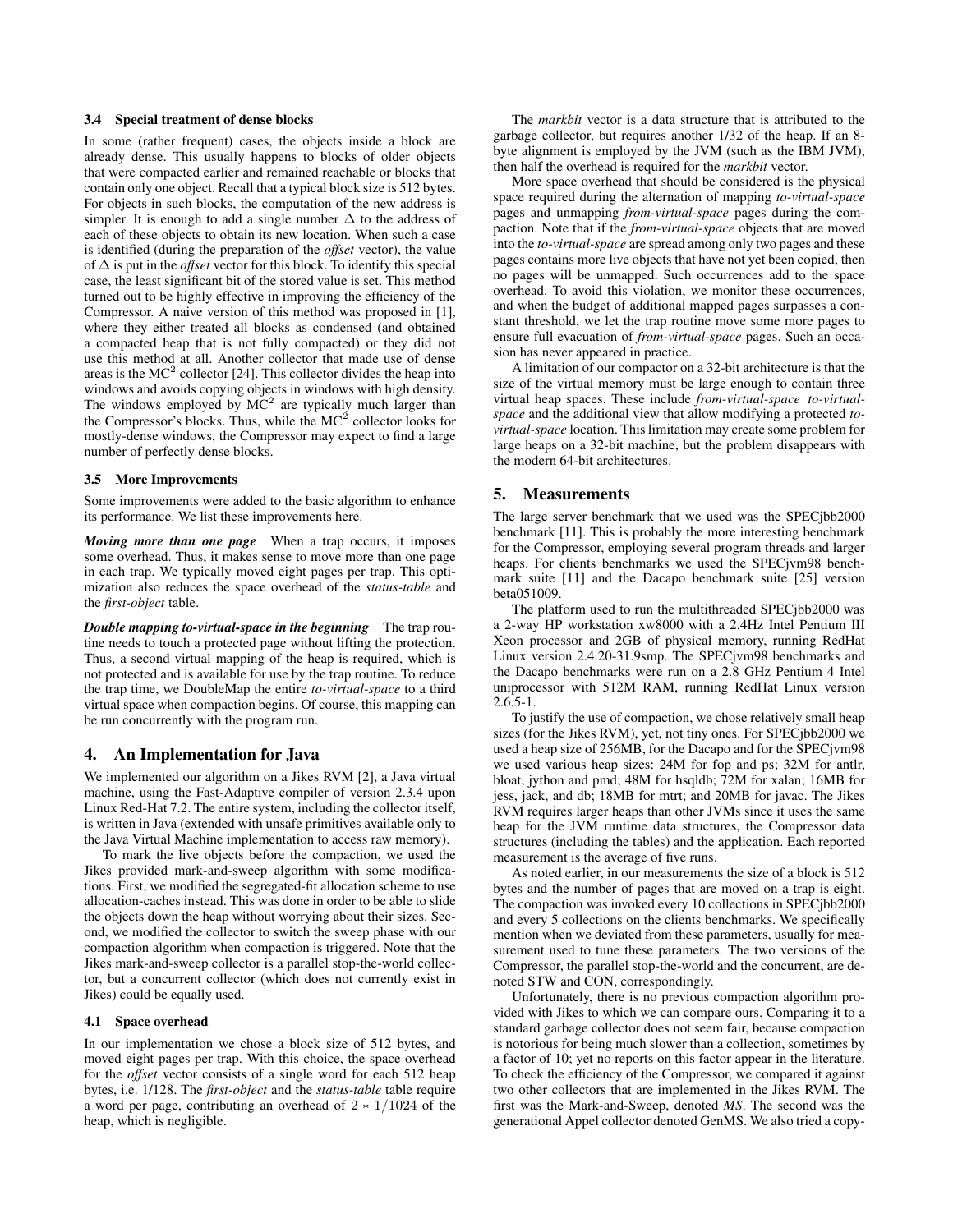

Figure 8. Throughput of Specjbb2000.

|          | <b>STW</b> | мs     | GemMS          |
|----------|------------|--------|----------------|
|          |            |        | (nursery only) |
| jbb 2 WH | 319.55     | 229.37 | 279.73(29.16)  |
| jbb 4 WH | 516.89     | 287.32 | 323 64 (36 72) |
| ibb 6-WH | 641.53     | 315.71 | 347 42 (31.17) |
| ibb 8 WH | 770.14     | 372.46 | 374 41 (22.90) |

Table 1. The pause time of the stop-the-world algorithms (ms).

ing collector, but it failed to run on most benchmarks with the tight heap used. The implementations of these collectors are described on [9].

## 5.1 Server performance

Figure 8 depicts the results running the SPECjbb2000 benchmark over one to eight warehouses and using the four collectors. In this benchmark, the applications starts with one warehouse and increases the number of warehouses to eight, where each warehouse corresponds to an application thread. For each number of warehouses the throughput is checked in operations per second (ops). Higher ops means higher throughput. The better throughput stems from the low efficiency overhead together with the advantage of running with a compacted heap.

Interestingly, the concurrent Compressor provides almost equal, and sometimes even better performance than the stop-the-world parallel Compressor. This can be explained by the cache consciousness of the concurrent Compressor. In particular, objects are moved to their new location in the *to-virtual-space* only when the application accesses them.

In addition to checking the impact of the Compressor on the overall throughput, we also measured the pauses that it imposes. For the parallel Compressor, we measured the time it took to run the compaction while the program was halted. A similar measure was run on the other garbage collectors. The results are presented in Table 1. Traditionally, compaction has been considered a hazard to pause time, as its execution used to take much more time than the execution of a typical (full heap) collection (sometimes by a factor of 10). We can see that the Compressor still takes more time than a typical collection, but its running time is not that far from the collectors measured, and is usually less than a factor of 2. Of course, platforms with more parallel processors will benefit more from its parallelism.

Measuring the behavior of the concurrent Compressor is more problematic. The program threads are interrupted by traps that they execute. We would like to evaluate how much of the CPU time is really used to serve the application and separate it from the time spent on executing the traps. Since the traps are frequent and short, and since the traps start and end in the operating system code, this



Figure 9. SPECjbb2000: the allocation rate of the program as a function of time.

|         | 3     | 5     | 10    | 15    | 20    | 30    |
|---------|-------|-------|-------|-------|-------|-------|
| bb2wh   | 0.987 | 0.994 | 1.000 | 1.006 | 1.006 | 0.995 |
| bb 4wh  | 0.983 | 0.980 | 1.000 | 1.006 | 1.010 | 1.008 |
| ibb 6wh | 0.958 | 0.985 | 1.000 | 1.013 | 1.019 | 1.014 |
| ibb 8wh | 0.949 | 0.979 | 1.000 | 1.012 | 1.022 | 1.024 |
| ess     | 1.126 | 1.075 | 1.000 | 0.953 | 0.904 | 0.830 |
| db      | 1.015 | 1.005 | 1.000 | 1.006 | 1.001 | 0.996 |
| avac    | 1.198 | 1.100 | 1.000 | 0.973 | 0.990 | 0.988 |
| mtrt    | 1.005 | 1.016 | 1.000 | 0.977 | 0.991 | 0.961 |
| ack     | 1.065 | 1.023 | 1.000 | 0.992 | 0.957 | 0.953 |
| antir   | 1.003 | 0.991 | 1.000 | 0.996 | 0.998 | 0.991 |
| bloat   | 1.090 | 1.084 | 1.000 | 0.936 | 0.873 | n/a   |
| fop     | 1.300 | 1.198 | 1.000 | 1.004 | 1.031 | 1.006 |
| hsqldb  | 1.279 | 1.111 | 1.000 | 1.007 | 1.030 | 0.995 |
| jython  | 0.968 | 0.983 | 1.000 | 0.983 | 0.999 | 0.998 |
| pmd     | 1.025 | 1.010 | 1.000 | 0.966 | 0.971 | 0.999 |
| ps      | 0.995 | 0.990 | 1.000 | 0.999 | 0.997 | 0.988 |
| xalan   | 0.888 | 0.948 | 1.000 | 1.012 | 1.024 | 1.030 |
|         |       |       |       |       |       |       |

Table 2. The performance speedup as a function of the number of collections between compactions.

cannot be easily measured. We chose to measure the application use of the processors by checking the allocation rate as a function of time. Although the rate of allocation is not perfectly stable, it gives a pretty good approximation of the amount of work done by the program. The results are depicted in Figure 9. The X-axis in this figure represents the time (in ms) from the point that the mutators incrementally compute the *offset* and *first-object* vectors. At time 0, the program threads are stopped to fix the roots and protect the *require-update* pages. The program threads resume thereafter, but due to the traps, they do not show full activity until a bit later.

The results in this graph should be compared to Table 1. Namely, we would like to compare the pause that is imposed by a stop-the-world Compressor to the behavior shown in Figure 9. For two warehouses, a pause of 319ms is imposed by a stop-the-world Compressor. Yet the concurrent Compressor allows a noticeable run of the program threads after approximately 200ms. For four warehouses a stop-the-world compaction would take 520ms and the program would start executing after around half that period with the concurrent Compressor.

#### 5.2 Collector characteristics

*Tuning compaction triggering* Table 2 compares the performance of the benchmarks with various triggering frequencies of the Compressor. The best result of each benchmark is highlighted. In all the benchmarks, excluding SPECjbb2000 and xalan, frequent triggering improves the overall performance of the benchmarks.

*Tuning the number of pages that are moved in each trap* Since the execution of a trap carries an overhead, the Compressor moves more than one page in each trap. Moving a small number of pages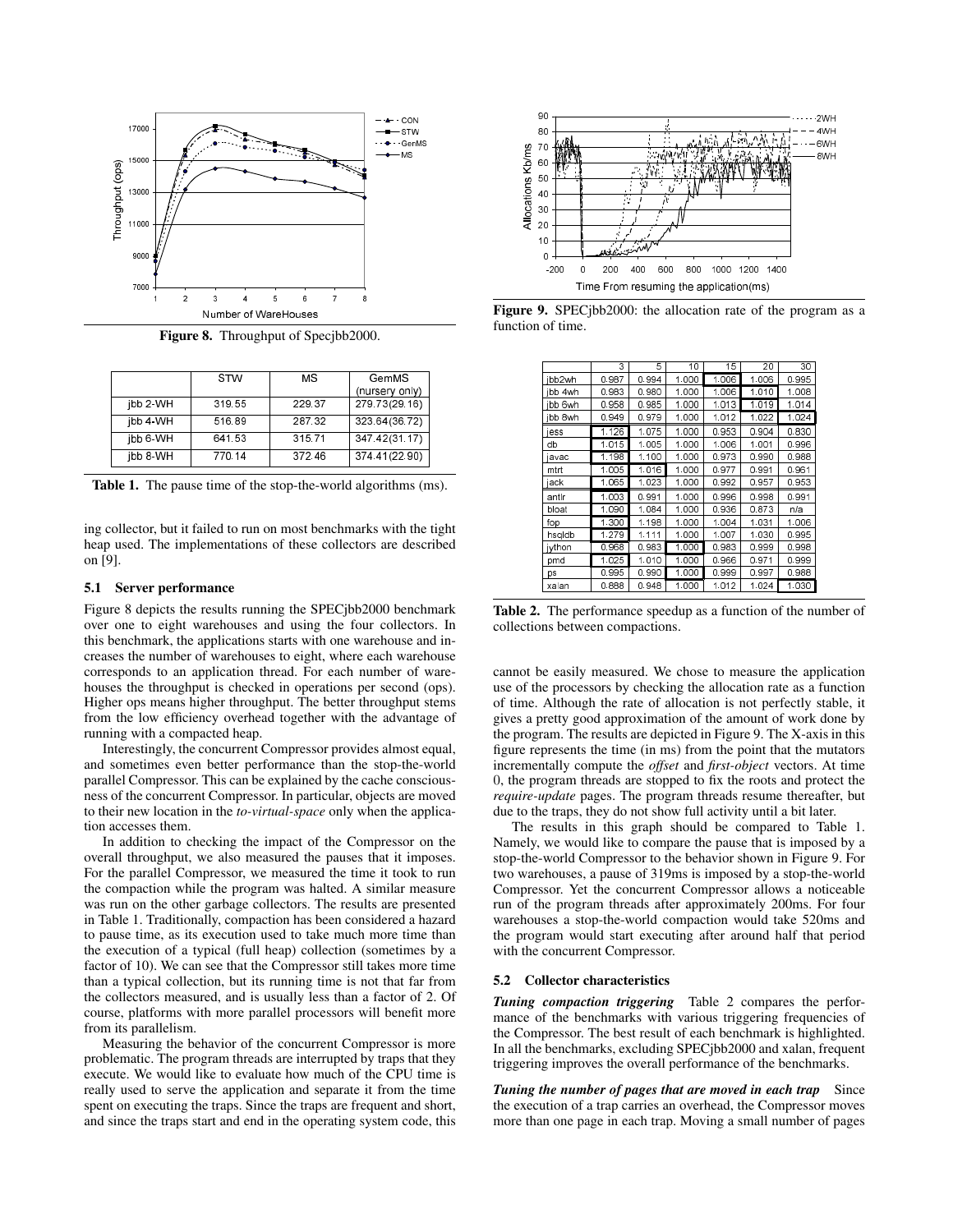

Figure 10. The allocation rate as a function of time, using a different number of pages per trap, in Specjbb2000 with four warehouses.



Figure 11. The allocation rate as a function of time, using a different number of pages per trap, in Specjbb2000 with eight warehouses.

during a trap increases the total number of traps but reduces the pause time of each trap. Such a reduction may allow more mutator activity during the concurrent compaction, but the increase in the number of traps will extend the time it takes to finish the compaction and thus, postpone the time where the application may regain full CPU strength. An attempted tuning of this parameter did not noticeably affect the throughput of the program but it did affect the concurrency. In Figures 10 and 11 we can see that when only two pages are moved on a trap, the program receives some CPU share almost right after it resumes, but more time is required until it reaches full activity.

*Offset calculation overhead* We measured the fraction of time spent on calculating the *offset* vector and the *first-object* vector in the beginning of the collection. It turned out that this part of the compaction took around 5-7% on the SPECjvm98 benchmarks and 11-13% on the SPECjbb2000 benchmark. Since this part of the Compressor execution is short, we did not bother parallelizing its operation and it is run on a single thread in our implementation.

## 5.3 Client performance

In Figures 12 and 13 the overall running times of the SPECjvm98 and Dacapo benchmarks with various collectors is presented. For these small benchmarks, the Appel generational collector beats the performance of all non-generational collectors. It actually manages to almost refrain completely from running full collections. This phenomenon does not occur at all with the larger SPECjbb2000 benchmark. Concentrating on the non-generational collectors, we first note the similarly to the measurements of the Specjbb2000 benchmarks, the concurrent Compressor yields almost equal, and sometimes even better performance than the stop-the-world parallel



Figure 12. Specjvm98 benchmarks' overall running times with the various collectors.



Figure 13. Dacapo benchmarks' overall running times with the various collectors.

Compressor. Second, the Compressor obtains better performance than the MS collector.

The pause times of the Compressor on these benchmarks is depicted again by checking the allocation rate over time in Figures 14, 15 and 16. These graphs should be compared to the stop-theworld pause times presented in Table 3. We can see that though the pause time of the stop-the-word Compressor is relatively high (22-83 ms), with the concurrent Compressor the application does meaningful allocations after a much smaller period of time (typically 5-10 ms).

## 6. Related work

Compaction algorithms have been known since the 1970s. Older compactors used the simple two-finger technique or the LISP2 algorithm [15]. A more elaborate (and elegant) solution requiring no extra auxiliary data structures is the threaded algorithm of Jonkers [16] and Morris [19]. It was shown in [1] that modern compactors demonstrate a substantial increase in efficiency over these collectors.

Two parallel compactors were presented in [12] and [1]. Flood et al. [12] offered the first parallel compactor. However, their algorithm required three passes over the heap and did not move all objects to a single compacted area. Instead, the heap was split into  $N$  areas (where  $N$  is the number of processors) and  $N$  threads were used to compact the heap into  $N/2$  chunks of live objects. An improved algorithm was proposed by Abuaiad et al. [1]. Their algorithm required only two heap passes and offered an almost perfect compaction, in the sense that the resulting heap (after compaction) was almost fully compacted and the order of objects was mostly preserved. The parallel version of the Compressor does better than the above compactors, requiring only a single heap pass, obtaining equally balanced parallelism, and achieving a perfect compaction: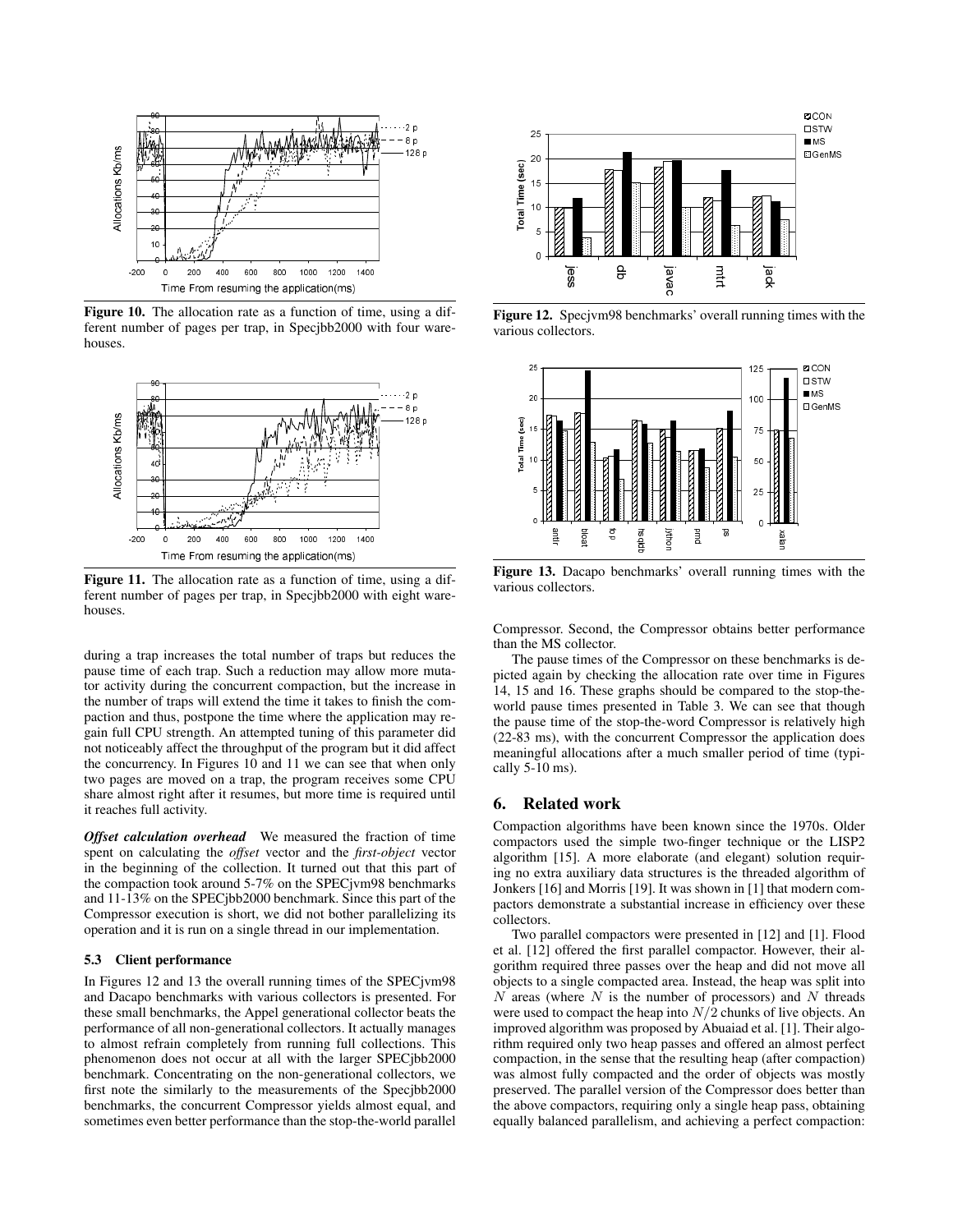

Figure 14. SPECjvm98: The allocation rate of the benchmarks as a function of time.



Figure 15. Dacapo: The allocation rate of the benchmarks as a function of time.



Figure 16. Dacapo: The allocation rate of the benchmarks as a function of time.

| uvii vi uliiv. |            |        |                |
|----------------|------------|--------|----------------|
|                | <b>STW</b> | мs     | GemMS          |
|                |            |        | (nursery only) |
| jess           | 30.26      | 120.20 | n/a(5.15)      |
| jack           | 83.22      | 115.62 | 191.79(8.18)   |
| db             | 67.77      | 141.51 | 149 47 (5.34)  |
| mtrt           | 61.31      | 160.13 | 156 24 (4 4 9) |
| javac          | 67.23      | 179.59 | 178.23(8.25)   |
| antir          | 29.86      | 132.26 | 136.11(4.32)   |
| bloat          | 75.68      | 158.48 | 153 34 (643)   |
| fop            | 54.69      | 194.01 | 207.32(10.97)  |
| hsgidb         | 77.61      | 151.73 | 223.31(8.95)   |
| jython         | 41.13      | 145.82 | 206 19(9.78)   |
| pmd            | 47.28      | 16348  | 169 47 (5.34)  |
| рs             | 22.94      | 123.16 | n/a(2.72)      |
| xalan          | 68.32      | 177.01 | 231.15(7.35)   |
|                |            |        |                |

Table 3. The pause time of the stop-the-world algorithms on jvm98 and Dacapo (ms).

the order of objects is perfectly preserved and the resulting heap is perfectly compacted. Thus, the Compressor, as far as we know, is the best parallel compactor existing today.

Incremental compaction was suggested by Lang and Dupont [17] and a modern variant was presented by Ben Yitzhak et al. [8]. The idea was to split the heap into regions, and compact one region at a time by evacuating all objects from the selected region. Extending these works to compact the full heap does not yield the efficient parallel compaction algorithm we need. Extending the first algorithm yields a standard copying collector (that keeps half the heap empty for collection use). Extending the latter is also problematic, since it creates a list of all pointers pointing into the evacuated area; this is not appropriate for the full heap. Also, objects cannot be moved into the evacuated area, since forwarding pointers are kept in place of evacuated objects. Ossia et al. [22] attempted to reduce the compaction pause times by running the pointer updates phase concurrently using virtual memory traps such as ours. However, moving the objects was executed in a stop-theworld manner. They proposed to reduce the pause times further by giving up full compaction and moving only a fraction of the heap objects. The Compressor is more efficient than their compactor as it requires only a single heap pass. Furthermore, the concurrent version of the Compressor runs both the move of the objects and the pointer updates concurrently with the program threads, achieving perfect compaction with shorter pause times.

The Metronome [6] and the bookmarking collector [13] use segregated free lists<sup>6</sup> allocation to achieve compaction with a single objects traversal. However, unlike the compressor, the obtained compaction in these works does not preserve the objects' order and does not compact the objects to a single area in the heap.

Some compaction algorithms (e.g., [18, 6]) use handles to provide an extra level of indirection when accessing objects. Since only the handles need to be updated when an object moves, the fix-up phase, in which pointers are updated to point to the new location, is not required. Nevertheless, a design employing handles is not appropriate for a high performance language runtime system.

Copying collectors obtain compaction for free. However, they differ from compactors because they utilize only half of the heap's space; they move the objects in each collection; and they do not preserve the objects' order. Compaction uses small auxiliary data structures; it may be invoked when necessary; and it preserves the allocation order of objects. The Mark-Copy collector, and its sequel, the  $MC^2$  collector [23, 24] are copying collectors which minimize the additional space required for copying by running a marking phase before the copying begins, and executing the coping incrementally.  $MC^2$  divides the heap into windows, and builds remembered sets for each window during the mark phase. These remembered sets are used to copy each window separately, while each window is copied to the space that the former window evacuated. Using this technic, the additional space required is at most one window size, and the application can resume between the copying one window and the next. Unlike the Compressor, the  $MC^{2}$  does not preserve the order of objects, its copying phase is not concurrent and it has to scan the roots for each window copying. The Mark-Copy algorithm uses memory services to save memory use in a similar way to the Compressor, but this technique is not used in the sequel  $MC^2$ . Two more notable incremental and concurrent copying collectors are the Baker algorithm [7] and the Sapphire [14].

<sup>6</sup> with segregated free lists, memory is divided into fixed-sized pages, and each page is divided into blocks of a particular size. Objects are allocated from the smallest size class that can contain the objects.